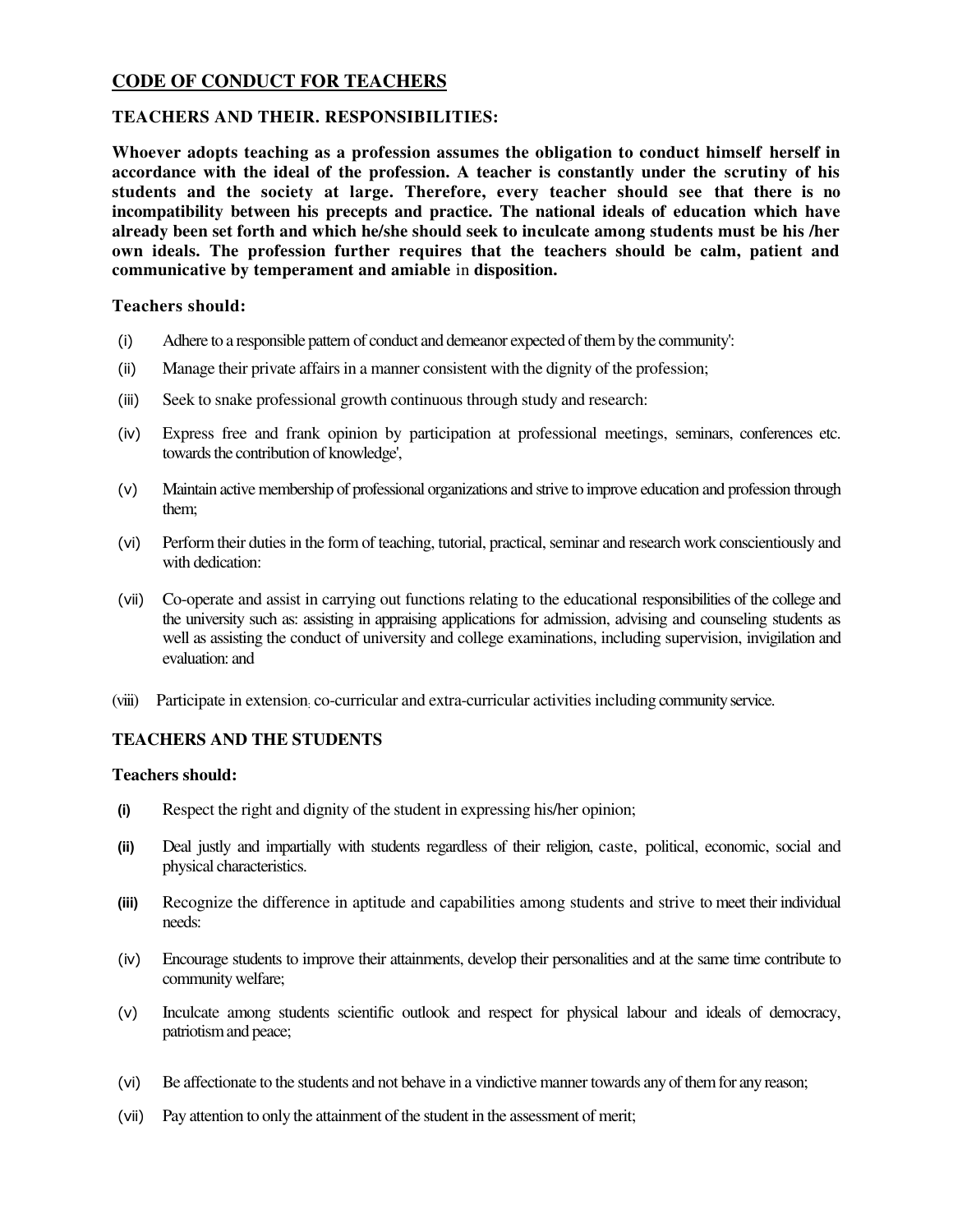- (viii) Make the available to the students even beyond their class hours and help and guide students without any remuneration or reward;
- (ix) Aid students to develop an understanding of our national heritage and national goals; and
- (x) Refrain from inciting students against other students, colleagues or administration.

### **TEACHERS AND COLLEAGUES**

Teachers should:

- (i) Treat other members of the profession in the same manner as they themselves wish to be treated:
- (ii) Speak respectfully of other teachers and render assistance for professional betterment:
- (iii) Refrain from lodging unsubstantiated allegations against colleagues to higher authorities; and
- (iv) Refrain from allowing considerations of caste, creed, religion: race or sex in their professional endeavor.

### **TEACHERS AND AUTHORITIES:**

#### **Teachers should:**

Discharge their professional responsibilities according to the existing rules and adhere to procedures and methods consistent with their profession in initiating steps through their own institutional bodies and/or professional organizations for change of any such rule detrimental to the professional interest; Refrain from undertaking any other employment and commitment including private tuitions and coaching classes which are Rely to interfere with their professional responsibilities:

- (ii) Co-operate in the formulation of policies of the institution by accepting various offices and discharge responsibilities which such offices may demand;
- (iii) Co-operate through their organizations in the formulation of policies of the other institutions and accept offices;
- (iv) Co-operate with the authorities for the betterment of the institutions keeping in view the interest and in conformity with dignity of the profession;
- (v) Should adhere to the conditions of contract;
- (vii) Give and expect due notice before a change of position is made; and
- (viii) Refrain from availing themselves of leave except on unavoidable grounds and as far as practicable prior intimation, keeping in view their particular responsibility for completion of academic schedule.

### **TEACHERS AND NON-TEACHING STAFF:**

Teachers should treat the non-teaching staff as colleagues and equal partners in a cooperative undertaking, within every educational institution; and teachers should help in the function joint staff-councils covering both teachers and the non-teaching staff.